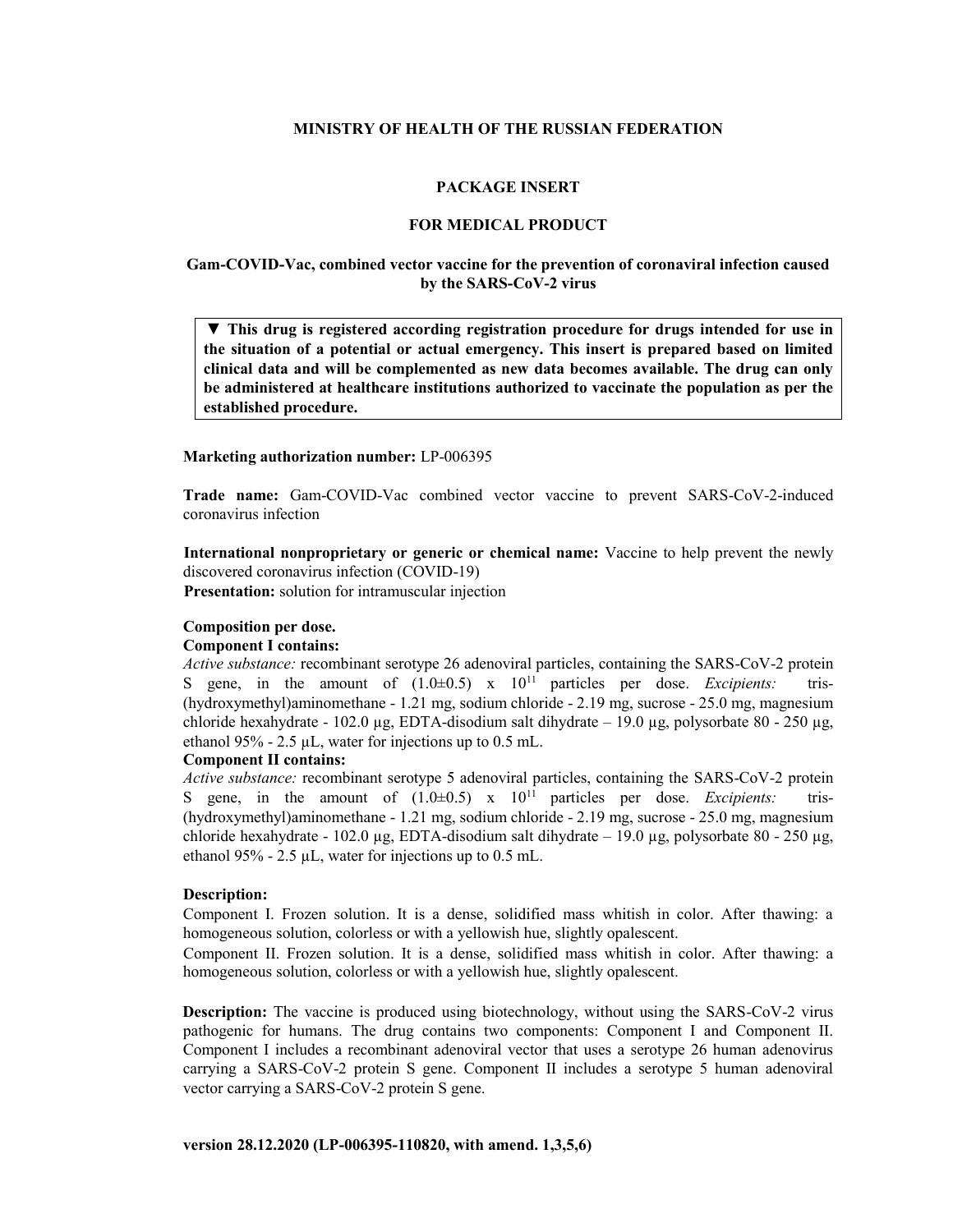**Pharmacotherapeutic group:** medical immunobiological vaccine.

**ATC code:** J07B

# **Pharmacological properties**

The vaccine induces the formation of humoral and cellular immunity to the coronavirus infection caused by the SARS-CoV-2 virus.

Immunological efficacy

The immunological properties and safety of the vaccine have been studied in various clinical trials in adult volunteers of both sexes over the age of 18. An intermediate immunogenicity review revealed that the vaccine had formed an immune response in the subjects. A humoral immune response study serum samples taken from volunteers were analyzed for antibodies specific to the SARS-CoV-2 S glycoprotein receptor-binding domain on the 42nd day from the start of vaccination: in the treatment group had an antibody geometric mean titer of 8996; and seroconversion level of 98.25%. When comparing RBD-specific antibody levels among age strata a statistically significant difference was demonstrated for the 18-30 years group relative to the other groups: antibody geometric mean titer was 18102-22067, seroconversion level - 100%. There was no statistically significant difference between males and females in antibody levels. On the 42nd day from the start of vaccination neutralizing antibody geometric mean titer in inoculated volunteers was 44.47, seroconversion level - 95.83%. No statistically significant difference was revealed among volunteers of different sex or age. Immunization with the drug Gam-COVID-Vac has formed expressed antigen-specific, cell-mediated anti-infection immunity in practically 100% of the volunteers (the formation of antigen-specific cells for both populations of T lymphocytes: T helpers  $(CD4+)$  and T killers  $(CD8+)$ , along with a statistically significant increase in the secretion of IFN-gamma).

The protective antibody titer is currently unknown. The duration of protection is unknown. Clinical epidemiological efficacy studies are ongoing. According to an interim analysis, the efficacy is over 91%.

## **Indications for use:**

Teh prevention of the newly discovered coronavirus infection (COVID-19) in adults over the age of 18.

# **Contraindications:**

- Hypersensitivity to any of the vaccine components, or a vaccine containing similar components;
- severe allergic reactions in the past;
- acute infectious and non-infectious diseases, flares of chronic diseases vaccination is to be administered 2-4 weeks after recovery or remission. In non-severe ARVI or acute gastrointestinal infections - vaccination is administered after the body temperature normalizes;
- pregnancy and breastfeeding;
- age under 18 (due to lack of data on safety and efficacy)

Contraindications for component II

- severe post-vaccination complications (anaphylactic shock, severe generalized allergic reactions, convulsive disorder, temperature above 40°C, etc.) after administering the vaccine Component I.

# **Use with Caution**

**Using with caution:** the vaccine should be used with caution in cases of chronic liver and kidney disease, endocrine disorders (apparent thyroid function abnormalities and diabetes mellitus in decompensation stage), serious diseases of the hematopoietic system, epilepsy and other CNS diseases, acute coronary syndrome and acute cerebrovascular event, myocarditis, endocarditis,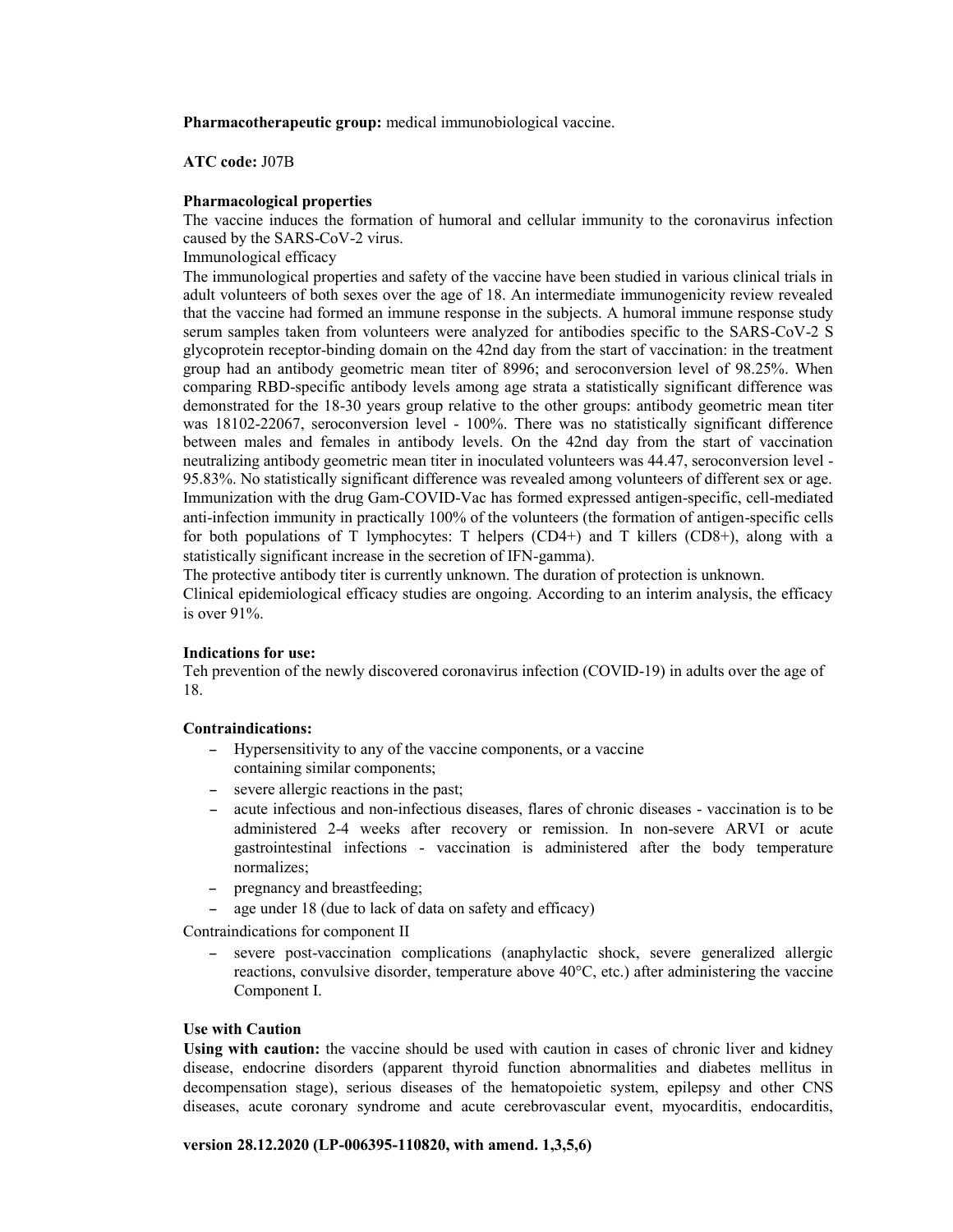## pericarditis.

Due to lack of data, vaccination may be a risk for the following groups of patients:

- with autoimmune diseases (stimulation of the immune system can lead to an exacerbation of the disease, special caution should be exercised with patients with an autoimmune disorder that tend to lead to severe and life-threatening conditions).
- with malignant neoplasms

The decision to vaccinate should be based on the assessment of a benefit/risk ratio in each specific situation.

The sites of vaccination must have anti-shock treatment in place (as per Directive No. 1079n of the Ministry of Health of the Russian Federation of December 20th, 2012 "On the endorsement of standard emergency care in the case of an anaphylactic shock").

On the vaccination day, the volunteer must be examined by a doctor: a physical and taking body temperature are mandatory; if body temperature is above 37°С, the vaccination is not to be administered.

# **Use during pregnancy and while breastfeeding**

The drug is contraindicated during pregnancy and breastfeeding, since its efficacy and safety for those periods have not been studied.

# **Administration route and dosage:**

The vaccine is for intramuscular injection only. Intravenous administration of the drug is strictly prohibited. The vaccine is injected into the deltoid muscle (the upper third of the outer shoulder surface). If it is impossible to inject the drug into the deltoid muscle, the drug is injected into the vastus lateralis. The vaccination is administered in two stages: first 0.5 mL of Component I, and then, three weeks afterwards, 0.5 mL of component II is injected.

After administering the vaccine, the medical staff is to monitor the patient's state of health over a period of 30 minutes.

*Preparing a solution for injection.* Prior to vaccination, take a vial or ampoule with Component I or Component II out of the freezer and leave at room temperature till completely thawed. No ice inclusions are permitted. Clean the vial or ampoule of residual moisture with an alcohol wipe. Stir the contents carefully by rocking the container. No shaking of the vial or ampoule are allowed!

Remove the protective plastic overlay from the vial and treat the rubber stopper with an alcohol wipe.

With a single-use syringe, draw 0.5 mL of the drug as a dose to administer to a patient. If subsequent injections are postponed for some reason, an open 3.0 mL vial may be stored for at most 2 hours at room temperature. Storing an open 0.5 mL vial (ampoule) is not allowed!

Re-freezing of a vial with the drug is not allowed!

The drug kept in a vial or ampule with compromised integrity and/or labelling, of changed physical properties (opalescence, coloration), subjected to improper storage and/or with expired shelf life is unfit for use.

▼Information for healthcare workers carrying out vaccination with the drug: this medicinal product has been authorized through a special marketing authorization procedure, hence each use of the medicinal drug must be reported to the Federal Healthcare Oversight Agency by entering the information into the relevant section of the Uniform State Health Information System.

# **Side effects**

Adverse reactions specific to the use of the vaccine, revealed in clinical trials and studies of other vaccines based on a similar technological platform, are predominantly of mild or medium severity, and may develop during the first or second day following vaccination and usually abate within 3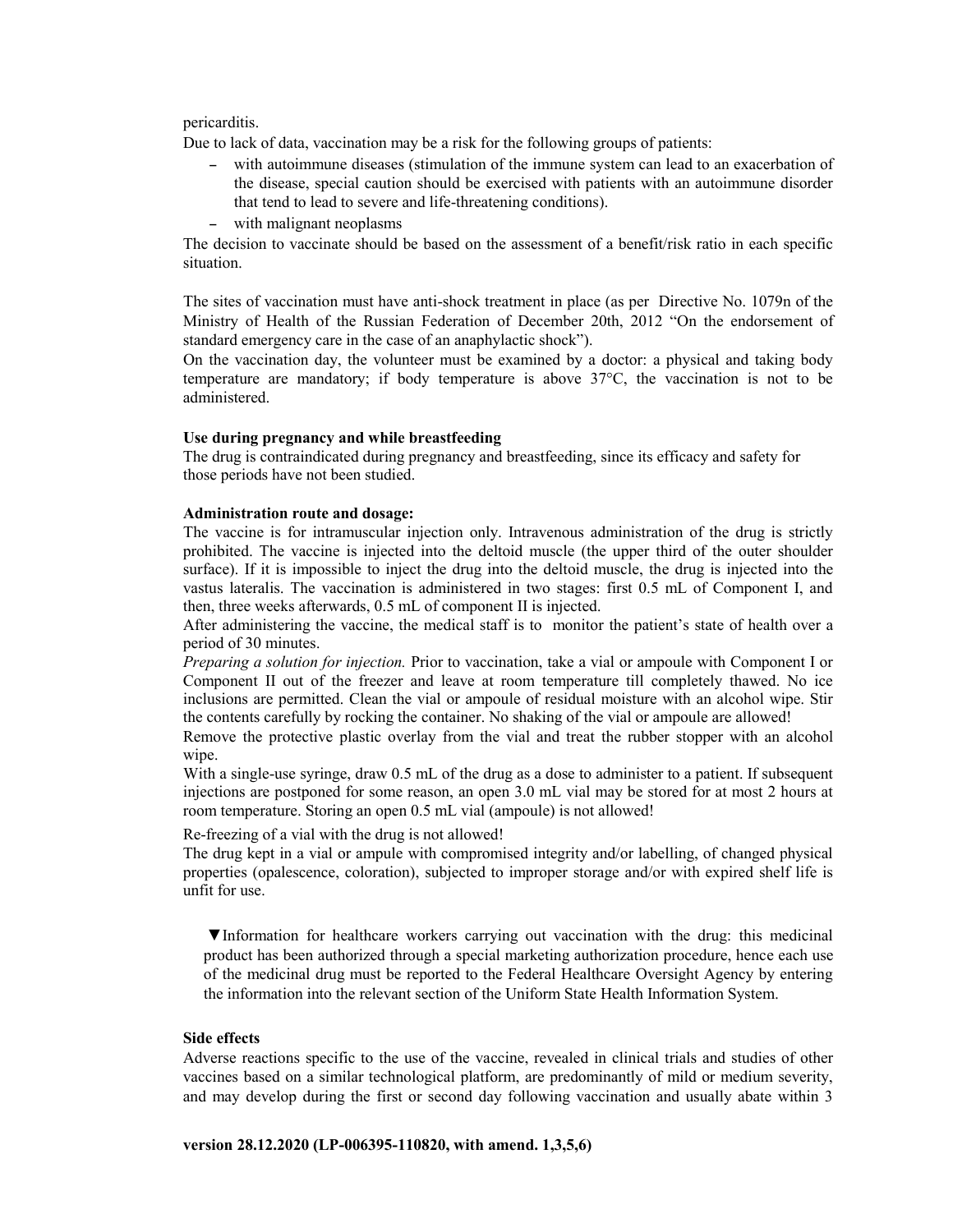subsequent days. The most common include short-term general (a brief flu-like syndrome characterized by chills, fever, arthralgia, myalgia, asthenia, general discomfort, headache) or local (injection site tenderness, hyperemia, swelling) reactions. Non-steroidal anti-inflammatory drugs (NSAIDs) are recommended in case of post-vaccination fever and antihistamines for expressed local reactions.

Less common ones are nausea, dyspepsia, loss of appetite, occasionally - enlarged regional lymph nodes. Some volunteers may develop allergic reactions, short-term elevated liver transaminase levels, elevated serum creatinine and creatine phosphokinase levels.

Within the Gam-COVID-Vac safety, tolerability and immunogenicity clinical trials conducted to date the following AEs have been registered:

General injection site disorders and reactions: hyperthermia, vaccination site tenderness, edema and pruritus, asthenia, pain, malaise, pyrexia, increased vaccination site skin temperature, decreased appetite. Inicidence rate - very common and common.

Respiratory, chest, and mediastinal disorders: oropharyngeal pain, nasal congestion, sore throat, rhinorrhea. Incidence rate – common

Nervous system disorders: common – headache; rare –.dizziness, syncope

Gastrointestinal disorders: nausea, vomit, dyspepsia - common.

Lab test and instrumentation data: divergent deviations of immunological status indicators: increased count of T-lymphocytes, increase in the percentage of lymphocytes, decreased count of natural killer cells, increased count of CD4-lymphocytes, decreased count of CD4-lymphocytes, increased count of B-lymphocytes, decreased count of B-lymphocytes, increased count of natural killer cells, increased count of CD8 lymphocytes, increased level of immunoglobulin E (IgE) in the blood, increase in the CD4/CD8 ratio, decrease in the CD4/CD8 ratio, increased level of immunoglobulin A (IgA) in the blood, decrease in the percentage of CD8 lymphocytes. Abnormalities in the complete blood count: increase in the percentage of lymphocytes, decrease in the hematocrit, increased count of lymphocytes, increase in the erythrocyte sedimentation rate, increased leukocyte count, increased count of monocytes, increased platelet count, decreased count of neutrophils, decreased platelet count. Deviations in common urine analysis: erythrocytes in the urine.

Most AEs ended in complete abatement, without any consequences. Lab test deviations were not of clinical significance (did not require additional diagnostics or therapy).

#### **Overdosage**

So far no cases of overdosage have been reported.

Since the drug is supposed to be used only at healthcare centers, and vaccination is to be carried out by qualified medical staff only, the risk of overdosing is extremely low.

However, it may be safely assumed that in case of inadvertent overdosage a patient may develop more severe forms of the above toxic and toxicoallergic reactions. No specific antidote to the drug exists.

Therapeutic intervention in this case will include symptomatic treatment based on indications (antipyretics/ NSAIDs and antisensitizers), corticosteroids parenterally in case of an expressed toxicoallergic syndrome). The administration schedule should be based on the recommendations for the use and dosing of the respective drugs.

# **Drug-to-drug interactions**

Has not been studied.

#### **Specific Instructions**

Patients receiving immunosuppressive therapy and immunodeficient patients may not develop sufficient immune response. Therefore, any drugs that suppress the immune system's function are contraindicated within at least 1 month before and after vaccination due to the risk of immunogenicity reduction.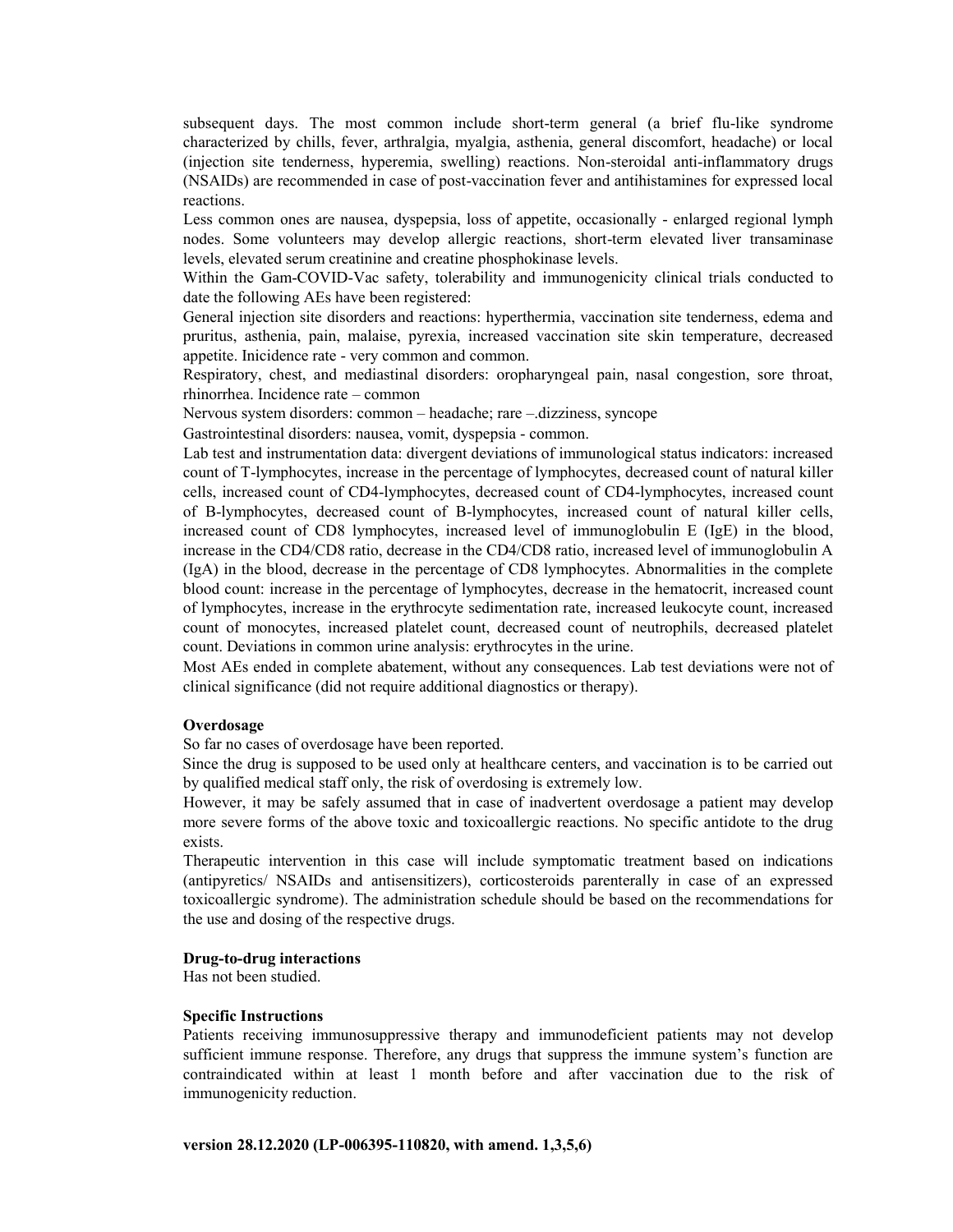**Influence on the ability to drive and use machines** No studies on the effects on the ability to drive and use machines have been conducted.

# **Presentation**

Solution for intramuscular injection, Component I - 0.5 mL/dose + Component II - 0.5 mL/dose. When manufactured by FSBI N.F. Gamaleya NRCEM of the Ministry of Health of Russia ( Medgamal Branch of FSBI N.F. Gamaleya NRCEM of the Ministry of Health of Russia): 0.5 mL (1 dose) of each drug component in a hydrolytic class I neutral glass vials (2R, 4R type) hermetically closed with rubber stoppers and aluminum or aluminoplastic crimp caps.

Vials are labeled with a writing paper or label paper label or adhesive one.

A Component I vial with a package insert is placed in a carton or cardboard pack; a Component II vial with a package insert is placed in a carton or cardboard pack.

When manufactured by JSC Binnopharm: 0.5 mL (1 dose) of each drug component is in hydrolytic class 1 colorless glass color-coded 1 mL ampoules. A label is attached to each ampoule.

5 ampules of each drug component are packed in a PVC blister pack.

1 blister pack with the product instructions is placed into a pack made from cardboard. When manufactured by JSC GENERIUM:

3.0 mL (5 doses) of each component are placed in neutral glass vials of hydrolytic class 1, format 2R; hermetically closed with rubber stoppers and aluminoplastic tamper-proof crimp caps.

An adhesive label is attached to each drug component vial.

A component I or component II vial with a package insert is placed in a cardboard pack or from imported cardboard with an elastic polyurethane foam holder.

When manufactured by CJSC BIOCAD:

0.5 mL of each component of the product in hydrolytic class I neutral glass vials (type 2R, 6R), hermetically sealed with a rubber stopper, aluminum crimp cap and a flip-off plastic top.

An adhesive label is attached to vials with each drug component.

A 6R vial with Component I or Component II with a package insert is placed in a carton.

A 2R vial with Component I or Component II in a PVC blister with a package insert is placed in a carton.

**Storage:** Store in a dark place at a temperature not exceeding minus 18°C. Storing a thawed product in 0.5 mL vials (ampoules) is not allowed! The thawed drug can be stored in 3.0 mL for 2 hours at most. Re-freezing is not allowed.

Keep out of the reach of children.

**Transportation:** Transport the drug at a temperature not exceeding minus 18°C.

**Shelf life:** 6 months. Do not use beyond the shelf life.

**Prescription status:** for treatment and prevention institutions.

#### **Manufacturer**

Names and addresses of production sites of the drug manufacturer:

1) FSBI N. F. Gamaleya National Research Center of Epidemiology and Microbiology, Ministry of Health of the Russian Federation (Medgamal Branch of FSBI N.F. Gamaleya NRCEM of the Ministry of Health of Russia), Russia, 123098, Moscow, ul. Gamalei, 18 (all production stages).

2) JSC Binnopharm, Russia, 124460, Moscow, Zelenograd, ul. Konstruktora Guskova, 3, bld. 1 (cleaning, filling (primary package), packaging (secondary (consumer) package).

3) JSC GENERIUM, Russia, 601125, Vladimir Region, Petushki District, Volginsky settlement, Zavodskaya str, bld. 263 (finished dosage form manufacturing, primary and secondary (consumer)